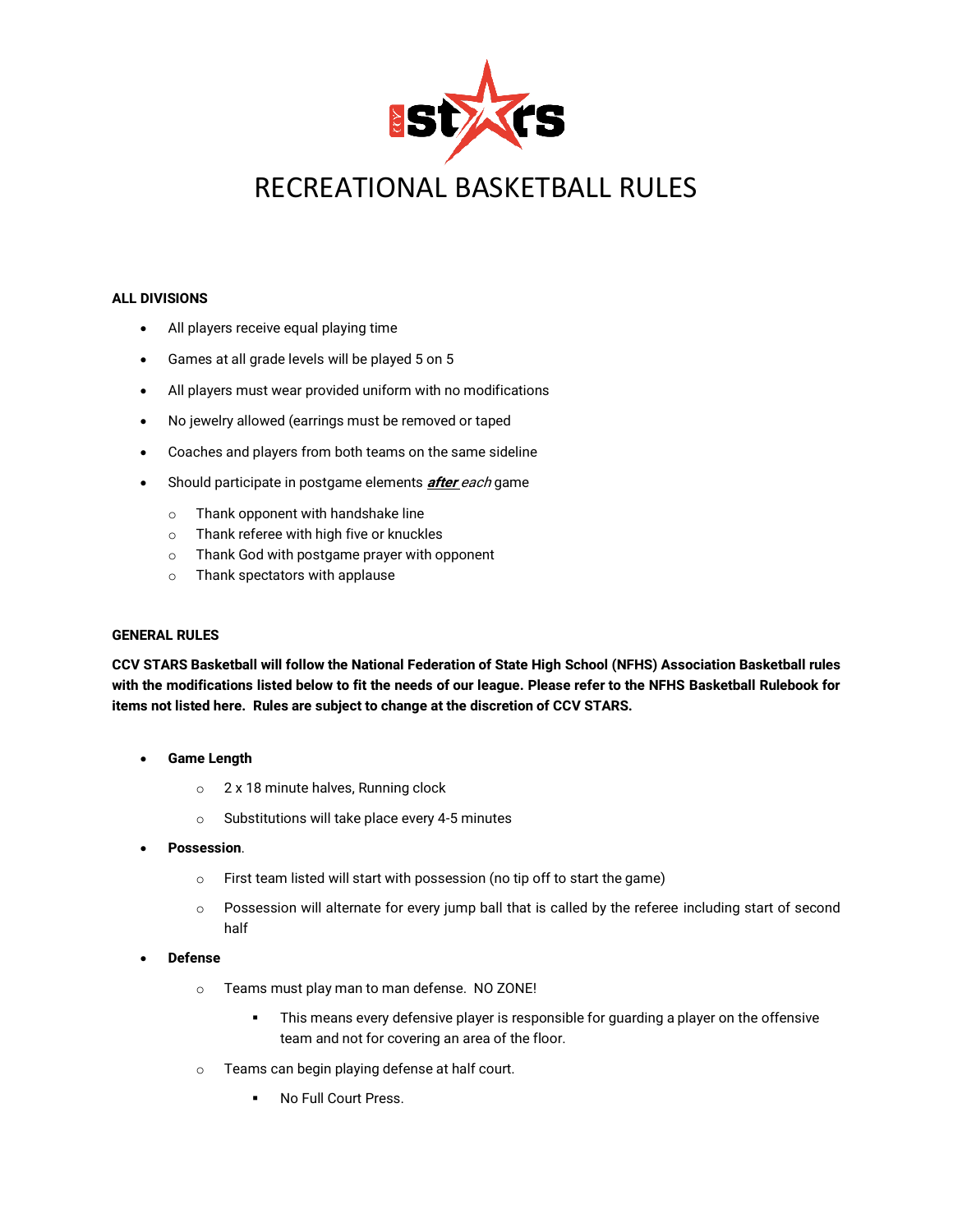- o Defenders may not steal ball from the dribbler.
	- Can steal passes and block shots
- **Fouls**
	- o Fouls will not be recorded
		- Referee has the discretion to ask a player to sit for excessive fouling
	- o Ball is taken out of bounds on all fouls
		- No Free Throws

### • **Halftime**

- o 2 minutes
- **Timeouts**
	- o There will be no timeouts given during regulation

### **4 YEAR OLD – KINGERGARTEN DIVISION**

- Hoop Height: 7.5' (8.0' will be used if 7.5' isn't an option)
- Ball Size: 27.5
- No referees: coaches are on the court directing players and keeping track of time
- Players coached to:
	- o Dribble, pass, or shoot while limiting violations such as traveling and double dribbling
	- o Take the ball out after a made basket
	- o Get into position on defense
- Score will not be kept for this division
- Teams will not switch directions after halftime

## **1 ST – 2 ND GRADE DIVISION**

- Hoop Height: 8.0'
- Ball Size: 27.5
- 1 referee
	- o **No** on court coaching
		- **Coaches must stay on the sideline**
			- **Failure to do so will result in a technical foul**
				- o **If a technical foul is given the opposing team will get 2 free throw attempts and possession**
	- o Referee will:
		- Keep track of time
		- Regulate general flow of game
		- Coach kids to:
			- Dribble, pass, or shoot while limiting violations such as traveling and double dribbling
			- Take the ball out after a made basket
			- Get into position on defense
- Score will not be kept for this division
- Teams will not switch directions after halftime

### **3 RD-4 TH GRADE DIVISION**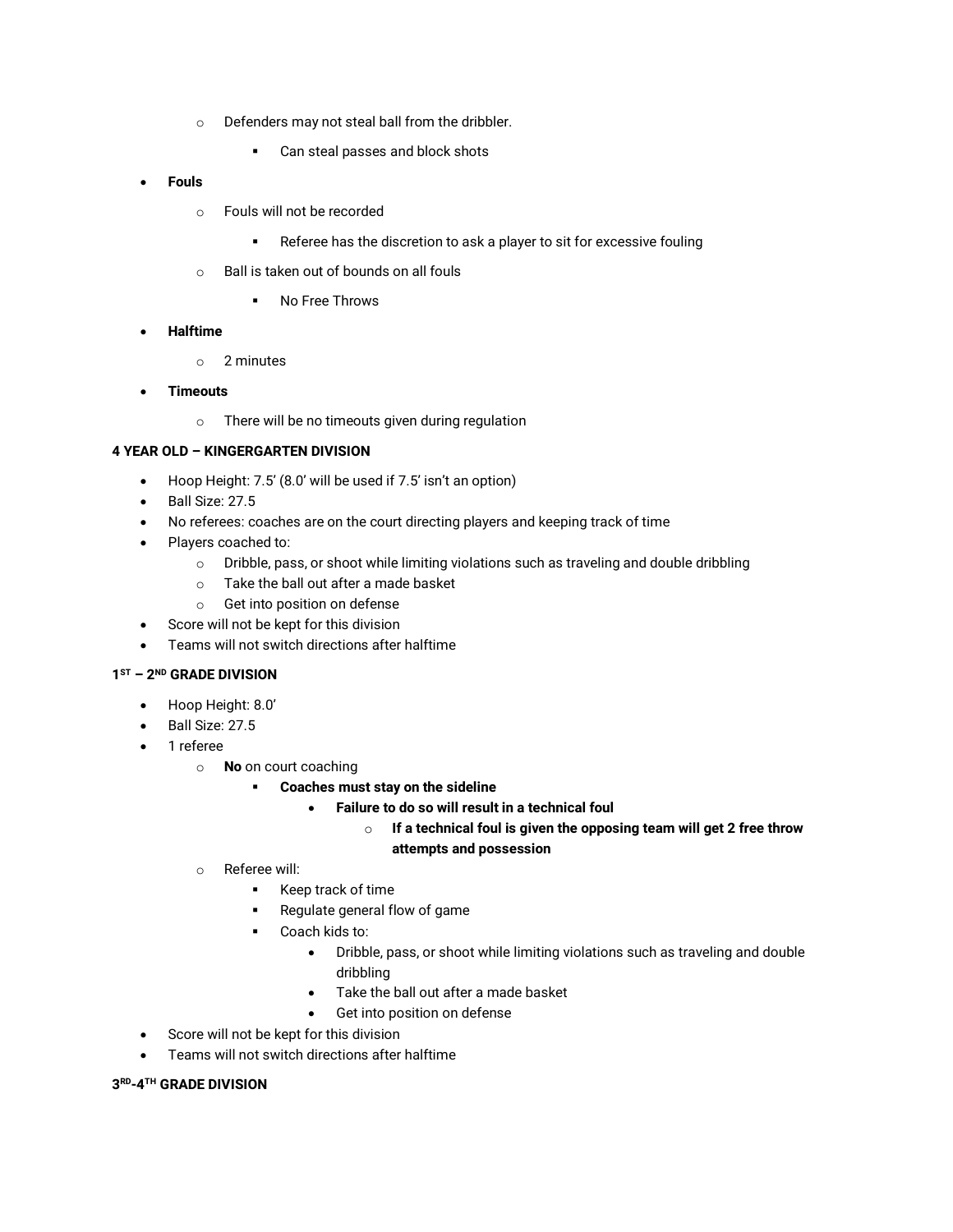- Hoop Height: 10.0'
- Ball Size: 28.5
- 1 referee
	- o **No** on court coaching
		- **Coaches must stay on the sideline**
			- **Failure to do so will result in a technical foul**

# o **If a technical foul is given the opposing team will get 2 free throw attempts and possession**

- Score
	- o Score will be kept for all games
	- $\circ$  The team listed as home is responsible for providing a parent volunteer to keep score during the game
	- $\circ$  If a team is intentionally not moving the ball, trying to run out the clock, then the referee has the discretion to call a turnover
	- $\circ$  If a team is intentionally fouling to waste time, then the referee has the discretion to award the opposing team with 2 free throws and stop the clock
- Teams will switch directions at half time
- If regular season games are tied at the end of regulation, then the game will end in a tie.
- Overtime
	- o Playoff games will go to overtime if the score is tied at the end of regulation
	- o 2 minute overtime
		- Will begin with a tip off
		- Same rules apply as the last 2 minutes of the game/half
		- Each team is awarded 1, 30 second timeout for the overtime period
	- $\circ$  If score is still tied, then the game will go to a 2<sup>nd</sup> overtime
	- $\circ$ 2<sup>nd</sup> overtime is an untimed sudden death(first team to score)
		- Make sure to sub your players before the start of a  $2<sup>nd</sup>$  overtime
		- No timeouts will be given during sudden death

## **5 TH-6 TH GRADE DIVISION**

- Hoop Height: 10'
- Ball Size: 28.5
- 1 referee
	- o **No** on court coaching
		- **Coaches must stay on the sideline** 
			- **Failure to do so will result in a technical foul**

## o **If a technical foul is given the opposing team will get 2 free throw attempts and possession**

- Score
	- o Score will be kept for all games
	- $\circ$  The team listed as home is responsible for providing a parent volunteer to keep score during the game
	- $\circ$  If a team is intentionally not moving the ball, trying to run out the clock, then the referee has the discretion to call a turnover
	- $\circ$  If a team is intentionally fouling to waste time, then the referee has the discretion to award the opposing team with 2 free throws and stop the clock
- Teams will switch directions at half time
- If regular season games are tied at the end of regulation, then the game will end in a tie.
- Overtime